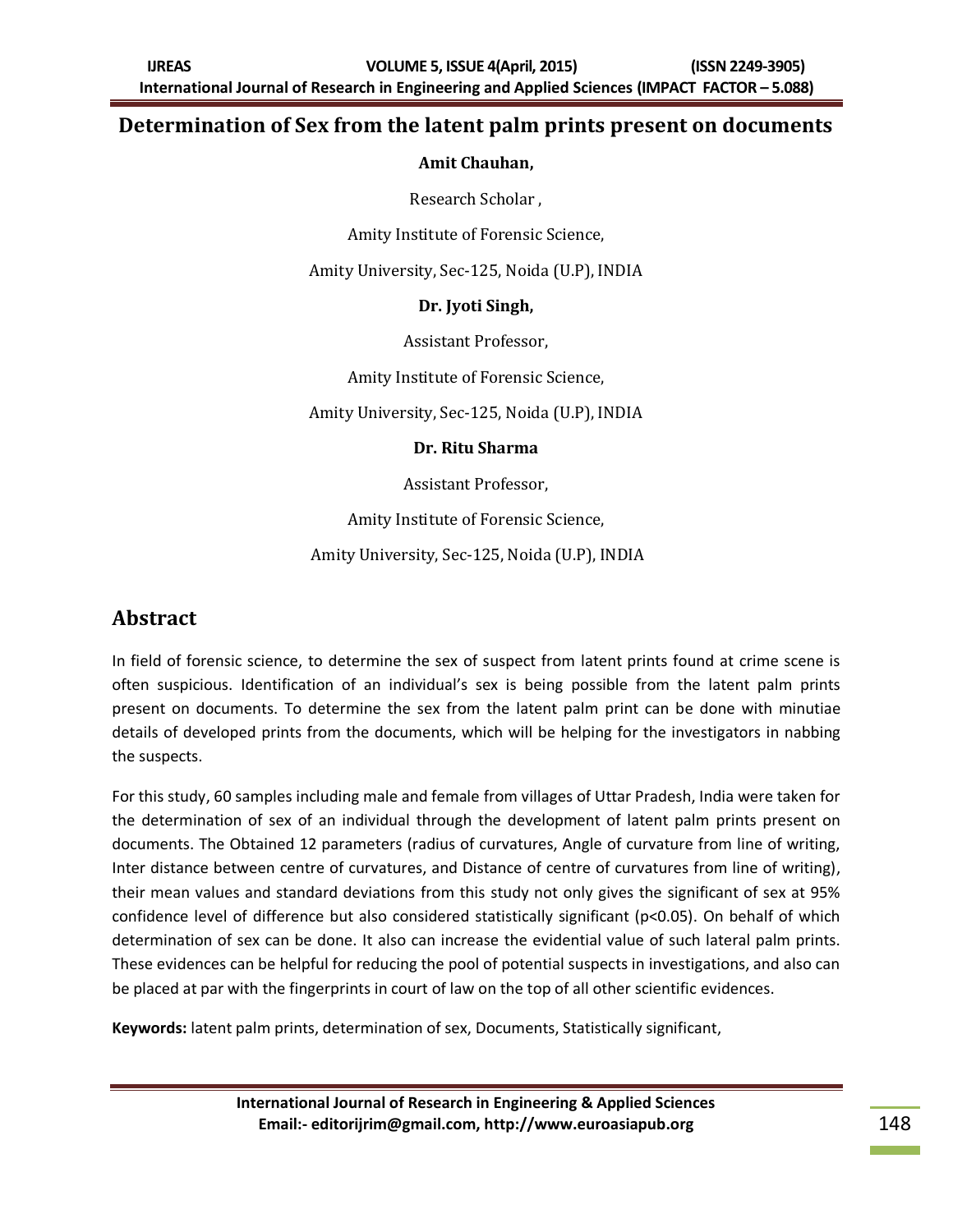# **Introduction**

Patterns (Finger & Palm) which are genotypically determined [\(Dennis E.O. Eboh,](http://www.jecajournal.org/searchresult.asp?search=&author=Dennis+E%2EO%2E+Eboh&journal=Y&but_search=Search&entries=10&pg=1&s=0) 2014) and Being unique and permanent by nature, these are considered one of the best mean of absolute identification of an individual (S. Kumar Ajay, 2013). The palm prints which are highly Individualistic (Kaushal N., 2009) and encountered at crime scene and on questioned documents also. A few works has been carried out to determine the writer, but not to determination of gender of an individual. In forensic Science, to estimate the sex of suspect from latent palm prints is challenging (Barros M. Rodrigo, 2013) and no work has been carried out yet related to this. Identification of individual through palm prints is infallible (Kumar Lalit & et.al. 2013), and if the determination of gender could done from latent palm prints then it will be helping for forensic experts and Investigator's to nab a suspect (Agarwal Sandeep, 2013).

It must be remembered that while writing or preparing the works of art, etc. one cannot help touching or holding the surface, part of the hand (Palm and Finger) resting on the writing surface to give support and facilitating the movement of the hand. Since the finger/Palm has raised lines and furrows having sweat pores which keeps the ridges moist, and hence as it touches the writing surface, it is expected to leave their impression (prints) in latent form on the writing surface or papers. Especially when we signed, the lower part of the palm (Hypothenar area) comes in the contact of the surface. Since sweat is apparently a colorless fluid, the prints so left behind are not visible to the naked eye; the visibility of the prints (Kumar Shen & et al. 2002) are enhanced by various methods.

In this work, the inherent relation of the signatures with the lateral palm prints is leading the determination of sex of the suspect, and also increasing the reliability of questioned documents examination. By carefully examination of the developed palm prints and obtained parameters (Radius of curvature, Distance of curvature from line of writing, Angle of centre of curvature from line of writing, and inter-distance of curvatures) of minutiae details gives the statistically significant values (P<0.05). These results indicate that the determination of sex is possible (Chaudhary R. & et al. 2004).

## **Material and Methods**

## **Samples**

For this study, 60 samples including 30 male and 30 female were considered from the villages Ramala, Kirthal, Barout, Sarurpur, Kishanpur Baral, Baoli, Bijwara, of Districts Baghpat & Meerut of Uttar Pradesh, North part of India in March 2013. The selection of the subjects was done randomly. After taking the consent of subjects, the subjects were asked to put their signature on white paper sheet of good quality (bond paper) with ball pen. For the development of fresh latent prints, Black powder was used, which is usually considered best developer for fresh samples.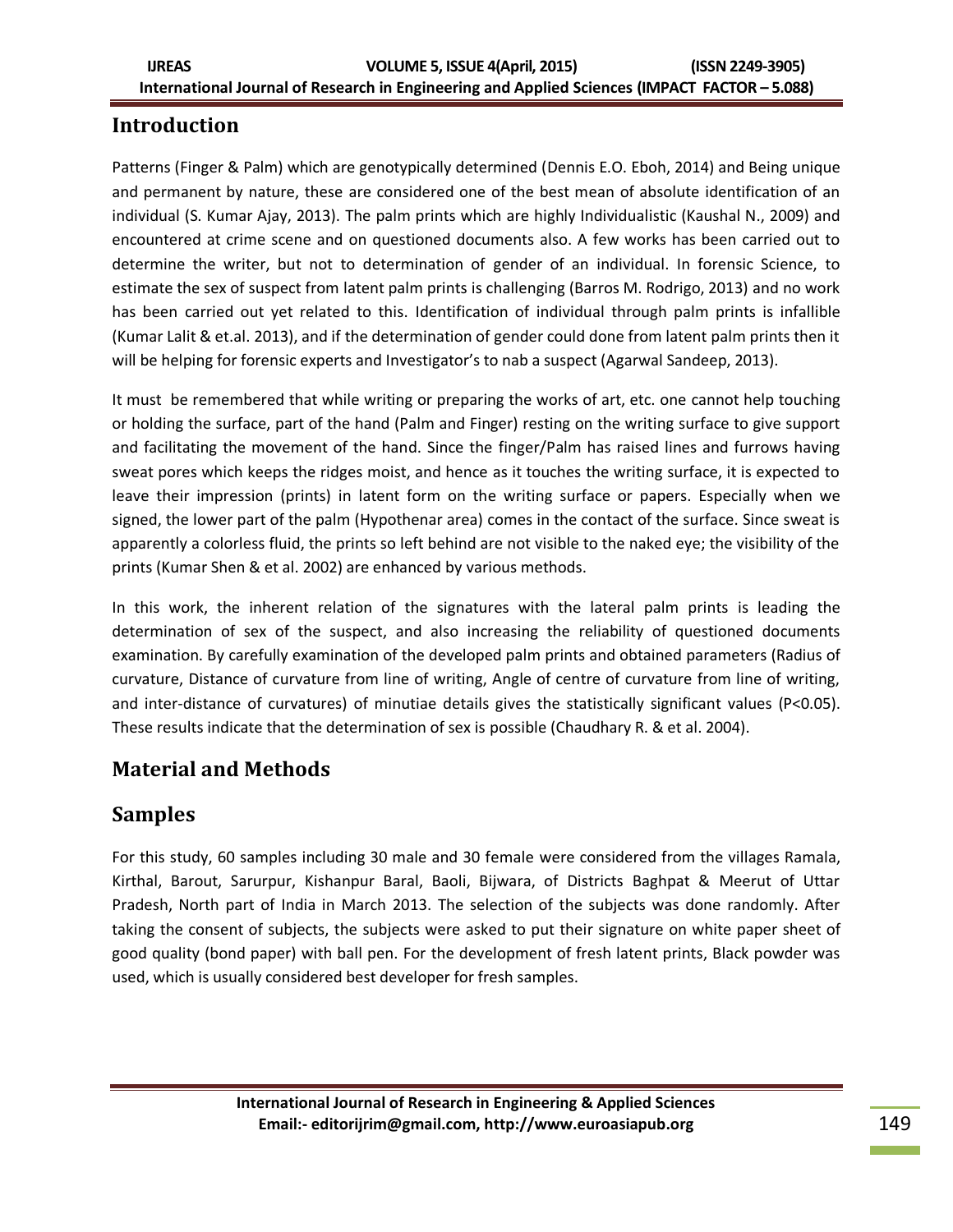## **Methods**

All the subjects were selected randomly, and the consent was taken. The primary information about the subjects such as Age, sex, Address, occupation and their educational qualification were noticed. The subjects were asked to sit on the chair at ease. After giving a blank white paper sheet and blue ball pen to the individuals, were asked to sit on chair and to put the paper on a table which was up to the height of elbow. The subjects were spoke to put their signatures on the sheet at calm and congenial atmosphere (Chaudhary R & at al, 2004).

When the individual was asked to stop to writing, according to the "Mutual Exchange principle" (B.R. Sharma, 1984) the print in latent form was also transferred on papers and below to the signature. By carefully handling, the sheets were put at the room temperature for 5-6 hours.

### **Development of latent Prints:**

Black Powder

The powder, which reacts with the lipid materials present in the prints (finger and palm) residue and enhance the visibility of latent prints. All the samples were put at room temperature for 6 hours. All the samples containing sheets were treated with Black Powder, which is considered the best developer for fresh Samples on papers. It was seen that latent prints were successfully developed on all the sheets. The developed prints shown in figure (1-4) were clear and having enough information about the identification of an individual.



**Figure,** (1-2) developed prints by Black powder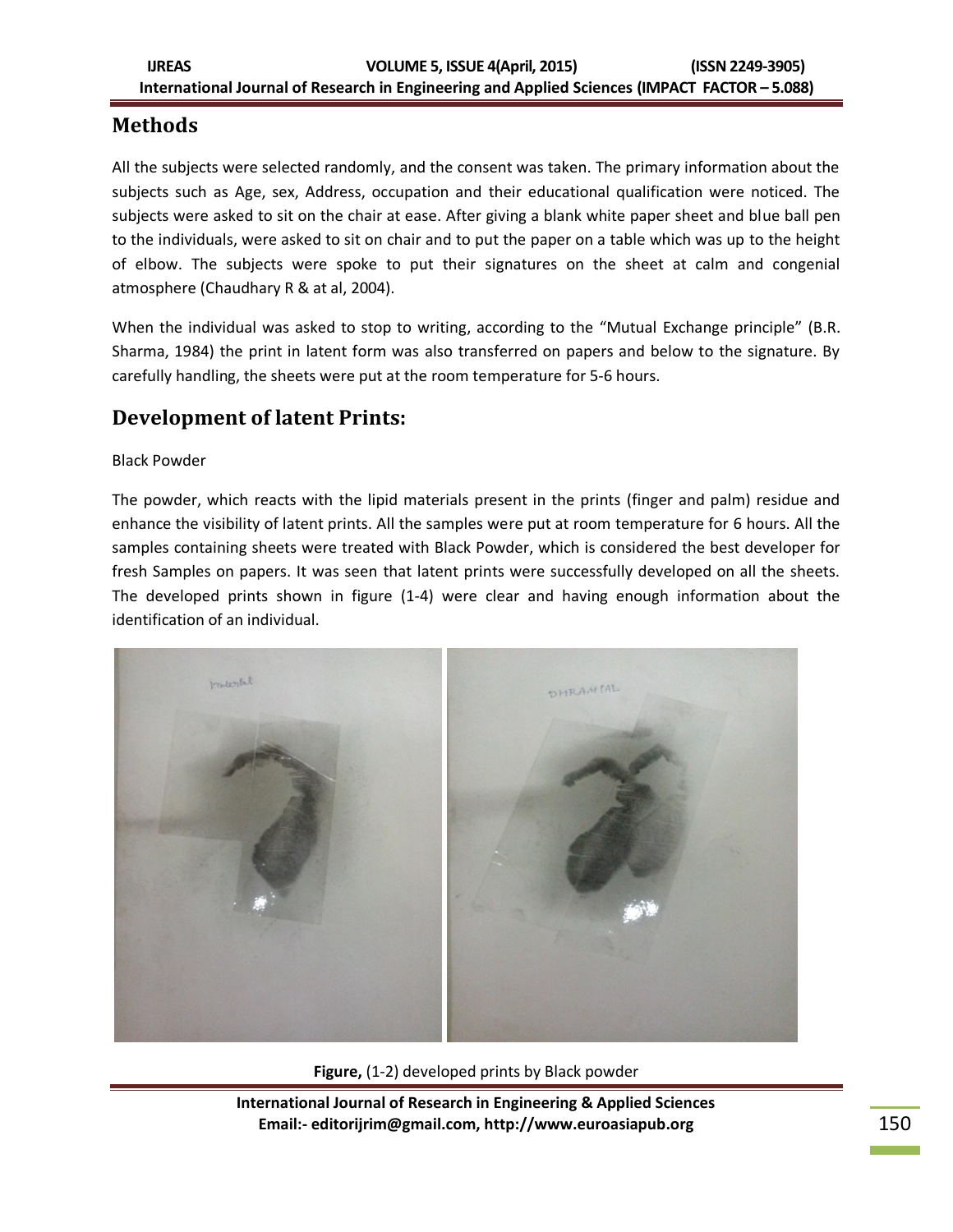# **Statistical Analysis**

The purpose of the study is to determine the sex of an individual from the obtained aggregate information of developed palm prints (Ashbaugh D. 1999). Firstly, we have to allocate three centers of curvatures in the developed palm prints and to correlate them with the line of writing, where signatures were put on. It is expected that the latent image of palm prints (Jain A. 1999) will come below that signature or in the line of writing.

For the centre of curvatures, First of all two tangentional lines (Keegan J.F. 1977) were drawn, where the lines intersects each other in developed print from that point a corresponding line is also drown. Now from the corresponding line up to the deepest point A, it will be the radius of centre of curvatures A. Thus all three centers (A, B, C) and the radius of respective centers were allocated. Now a straight line along with the signature (baseline) was drawn, which will correlate the palm prints with the signatures. For all of three centers A, B, C and their radius,  $r_a$ ,  $r_b$ ,  $r_c$ , were measured, the angle of the centre of curvature from the line of writing  $\Theta_{a}$ ,  $\Theta_{b}$ , and  $\Theta_{c}$  were taken. The inter-distance of three centers AB, BC, CA was measured, and the normal distance from the line of writing of the centers of curvatures la, lb, lc was determined (Chaudhary, R. & et al. 2004). The correlation of these points (Wu Xiagqian & et al. 2003) with respect of writing's line is cumulative and was measurable. It was seen that all the parameters for each individual were unique. The position of latent palm print was below the signature. It is considered that all the obtained parameter's details Ra, Rb, Rc (radius of curvatures), La, Lb, Lc (Normal distance of centre of curvature from line of writings) and ɵa, ɵb, ɵc (angle of centre of curvature from line of writing)& AB, BC, CA (Inter-distance between centre of curvatures) were having enough information for the determination of sex of an individual.



**Figure (3-4) of the analysis palm prints.**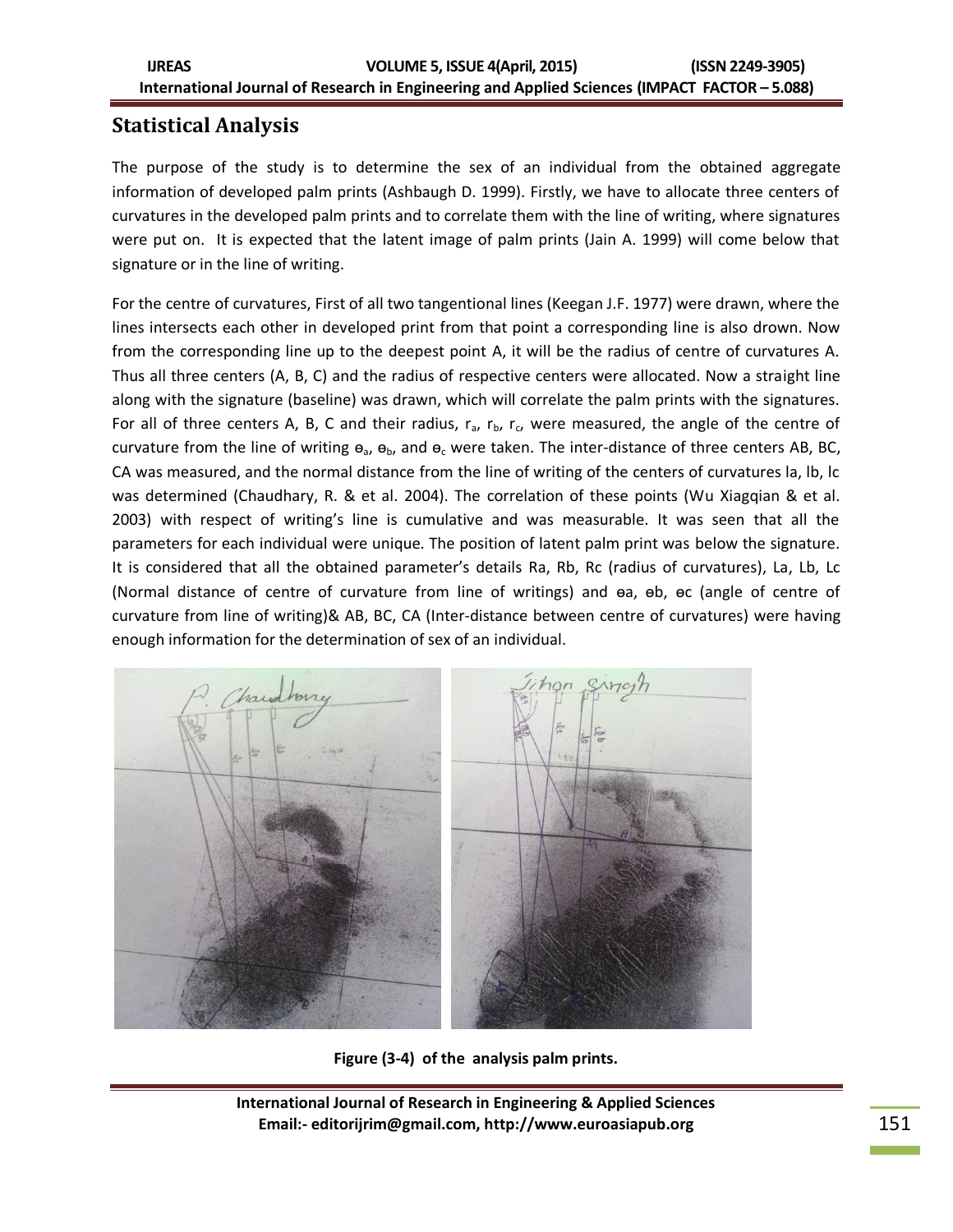### **Result and Discussion:**

#### **Parameters for male Subjects**

| Subject | Radius<br>of                |                    |                 | distance<br>Normal<br>of |       | Angle of centre of                      |                     | of<br>Inter-distance |                |                        |         |                |
|---------|-----------------------------|--------------------|-----------------|--------------------------|-------|-----------------------------------------|---------------------|----------------------|----------------|------------------------|---------|----------------|
|         | Curvature(Cm.)              |                    |                 | curvature from Line of   |       |                                         | curvature from line |                      |                | of curvature<br>centre |         |                |
|         |                             |                    |                 | Writing (cm.)            |       |                                         | of writing          |                      |                | (cm.)                  |         |                |
|         | $R_{a}$<br>$r_{b}$<br>$r_c$ |                    | Ib<br>lc.<br>la |                          |       | $\Theta_{\text{a}}$<br>$\Theta_{\rm b}$ |                     | $\Theta_{C}$         | ВC<br>CA<br>AB |                        |         |                |
| M       | 1.2                         | 2.4                | 1.5             | 4.7                      | 8.5   | 8.0                                     | 75                  | 76                   | 87             | 3.8                    | 1.4     | 4.3            |
| M       | 1.5                         | 3.0                | 1.6             | 5.5                      | 7.2   | 8.1                                     | 76                  | 85                   | 92             | 4.3                    | 2.5     | 4.0            |
| M       | 3.0                         | 3.8                | 2.0             | 6.6                      | 10.6  | 11.0                                    | 80                  | 75                   | 83             | 5.0                    | 2.2     | 4.4            |
| M       | 2.5                         | 2.6                | 1.4             | 8.1                      | 13.0  | 12.5                                    | 73                  | 77                   | 80             | 5.1                    | 1.9     | 5.4            |
| M       | 1.3                         | 2.7                | 1.6             | 7.4                      | 11.3  | 11.0                                    | 80                  | 82                   | 95             | 4.0                    | 1.8     | 4.2            |
| M       | 1.7                         | 2.6                | 1.6             | 6.6                      | 10.5  | 10.2                                    | 68                  | 72                   | 75             | 4.3                    | 1.6     | 3.7            |
| M       | 2.1                         | 3.1                | 2.0             | 6.7                      | 10.6  | 10.7                                    | 75                  | 69                   | 77             | 4.7                    | 2.0     | 4.2            |
| M       | 2.0                         | 2.8                | 1.5             | 7.2                      | 11.5  | 11.2                                    | 85                  | 86                   | 89             | 4.8                    | 1.9     | 3.9            |
| M       | 1.8                         | 3.2                | 1.7             | 7.0                      | 11.3  | 11.0                                    | 82                  | 84                   | 88             | 4.2                    | 1.8     | 3.7            |
| M       | 2.2                         | 3.3                | 1.5             | 5.6                      | 9.9   | 9.6                                     | 75                  | 73                   | 90             | 4.5                    | 2.0     | 4.7            |
| M       | 1.9                         | 2.8                | 1.7             | 5.3                      | 9.5   | 9.6                                     | 70                  | 74                   | 78             | 4.6                    | 1.9     | 4.3            |
| M       | 2.2                         | 3.5                | 1.9             | 5.1                      | 10.0  | 10.4                                    | 72                  | 71                   | 85             | 4.1                    | 2.5     | 3.9            |
| M       | 1.6                         | 3.0                | 1.8             | 5.4                      | 9.2   | 9.4                                     | 74                  | 72                   | 83             | 4.4                    | 2.0     | 3.8            |
| M       | 1.7                         | 3.6                | 1.8             | 6.0                      | 11.2  | 10.6                                    | 71                  | 76                   | 85             | 5.3                    | 2.1     | 4.6            |
| M       | 1.5                         | 3.4                | 1.4             | 5.5                      | 10.3  | 9.8                                     | 70                  | 80                   | 88             | 4.9                    | $1.9\,$ | 4.5            |
| M       | 2.2                         | 3.3                | 1.7             | 5.8                      | 10.9  | 10.3                                    | 75                  | 89                   | 91             | 5.0                    | 1.7     | 4.6            |
| M       | 2.0                         | 2.4                | 1.6             | 5.8                      | 13.1  | 11.0                                    | 83                  | 86                   | 93             | 5.1                    | 1.9     | 5.6            |
| M       | 1.5                         | 3.2                | 1.6             | 6.8                      | 11.8  | 11.0                                    | 78                  | 83                   | 91             | 5.0                    | 1.8     | 4.7            |
| M       | 1.6                         | 3.8                | 2.0             | 6.0                      | 11.2  | 10.8                                    | 66                  | 73                   | 80             | 5.3                    | 1.8     | 5.3            |
| M       | 1.5                         | 3.1                | 2.0             | 3.7                      | 7.6   | 7.2                                     | 64                  | 68                   | 64             | 4.7                    | 1.5     | 3.6            |
| M       | 2.2                         | 2.9                | 2.0             | 5.4                      | 10.8  | 10.3                                    | 78                  | 79                   | 87             | 5.4                    | $1.9\,$ | 4.8            |
| M       | 1.8                         | 3.1                | 1.9             | 5.9                      | 10.3  | $10.1\,$                                | 78                  | 83                   | 96             | 3.7                    | 2.3     | 5.3            |
| M       | $\overline{2}$              | 3.4                | 1.8             | 6.5                      | 11.2  | 10.7                                    | 70                  | 75                   | 82             | 5.1                    | 1.7     | 4.6            |
| M       | 2.3                         | 3.2                | 1.9             | 6.2                      | 10.8  | 10.4                                    | 67                  | 73                   | 87             | 4.8                    | 2.4     | 4.3            |
| M       | 2.1                         | 3.1                | $2^{\circ}$     | 5.9                      | 10.5  | 10.7                                    | 67                  | 70                   | 89             | 5                      | 1.7     | 4.8            |
| M       | 1.8                         | 3.5                | 1.9             | 6                        | 10.5  | 9.9                                     | 68                  | 65                   | 90             | 5.1                    | 2.1     | $\overline{4}$ |
| M       | 1.6                         | 3.2                | 1.9             | 5.9                      | 10.5  | 10.1                                    | 70                  | 72                   | 77             | 5                      | 1.7     | 4.7            |
| M       | 1.1                         | 2.7                | 1.7             | 4.5                      | 11.9  | 11.1                                    | 70                  | 84                   | 89             | 5.2                    | 1.6     | 5.2            |
| M       | 2 <sup>7</sup>              | 2.9                | 1.9             | 6.7                      | 12    | 10.8                                    | 66                  | 86                   | 90             | 5.7                    | 2.2     | 5.4            |
| M       | 2.1                         | 2.5                | 1.6             | 7 <sup>7</sup>           | 13.7  | 11.1                                    | 80                  | 79                   | 86             | 4.7                    | 1.8     | 4.1            |
| Mean    | 1.86                        | 3.0<br>$7^{\circ}$ | 1.68            | 6.02                     | 10.70 | 10.28                                   | 73.6                | 77.23                | 85.2<br>3      | 4.76                   | 1.93    | 4.57           |
| S.D.    | .39                         | .38 <sub>0</sub>   | .19             | .91                      | 1.42  | 1.05                                    | 5.82                | 6.37                 | 6.85           | .48                    | .27     | .77            |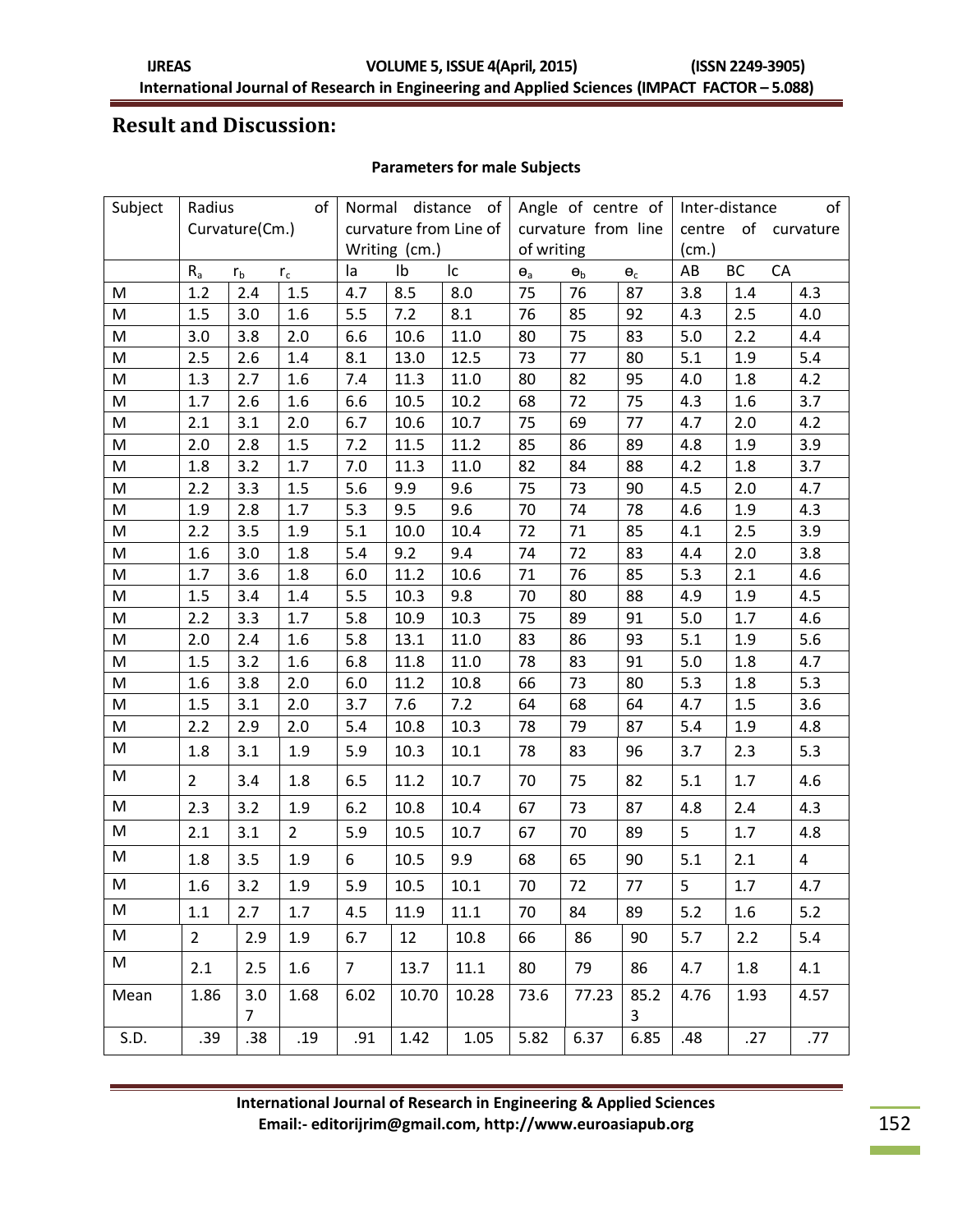| <b>UREAS</b> | <b>VOLUME 5, ISSUE 4(April, 2015)</b>                                                         | (ISSN 2249-3905) |
|--------------|-----------------------------------------------------------------------------------------------|------------------|
|              | International Journal of Research in Engineering and Applied Sciences (IMPACT FACTOR - 5.088) |                  |

#### **Parameters for female Subjects**

| Subject | Radius of Curvature |                         | Normal distance of    |                       |                | of<br>Angle<br>of<br>centre |                        |            | of<br>Inter-distance        |                |                     |      |  |
|---------|---------------------|-------------------------|-----------------------|-----------------------|----------------|-----------------------------|------------------------|------------|-----------------------------|----------------|---------------------|------|--|
|         | (cm.)               |                         |                       | from<br>curvature     |                |                             | curvature from line of |            |                             |                | centre of curvature |      |  |
|         |                     |                         |                       | of<br>Writing<br>Line |                |                             | writing                |            |                             | (cm.)          |                     |      |  |
|         |                     |                         | (cm.)                 |                       |                |                             |                        |            |                             |                |                     |      |  |
|         | $R_{a}$             | R <sub>b</sub>          | $R_c$                 | la                    | I <sub>b</sub> | Ic                          | $\Theta_{\text{a}}$    | $\Theta_b$ | $\pmb{\Theta}_{\texttt{C}}$ | AB             | <b>BC</b>           | CA   |  |
| Fe      | 2.0                 | 3.6                     | 2.7                   | 3.7                   | 8.8            | 9.0                         | 60                     | 62         | 70                          | 6.2            | 2.2                 | 4.6  |  |
| Fe      | 2.1                 | 3.2                     | 2.4                   | 3.0                   | 7.2            | 7.5                         | 50                     | 55         | 68                          | 5.0            | 1.6                 | 4.1  |  |
| Fe      | 2.0                 | 4.1                     | 1.9                   | 4.8                   | 9.7            | 9.2                         | 69                     | 84         | 91                          | 4.2            | 1.8                 | 4.8  |  |
| Fe      | 2.0                 | 2.9                     | 1.8                   | 5.9                   | 9.7            | 9.9                         | 81                     | 74         | 84                          | 4.5            | 2.3                 | 3.7  |  |
| Fe      | 1.8                 | 2.8                     | 1.6                   | 5.7                   | 10.0           | 10.2                        | 86                     | 80         | 90                          | 4.5            | 1.7                 | 4.4  |  |
| Fe      | 1.6                 | 3.0                     | 2.3                   | 6.0                   | 10.3           | 10.1                        | 75                     | 70         | 78                          | 4.7            | 1.9                 | 4.0  |  |
| Fe      | 2.0                 | 2.7                     | 1.6                   | 6.0                   | 10.1           | 10.0                        | 68                     | 72         | 78                          | 4.7            | $1.8\,$             | 4.2  |  |
| Fe      | 1.8                 | 3.4                     | 1.8                   | 5.5                   | 10.3           | 9.6                         | 77                     | 69         | 86                          | 3.9            | 1.7                 | 4.1  |  |
| Fe      | 1.2                 | 3.0                     | 1.6                   | 4.4                   | 7.8            | 8.2                         | 45                     | 50         | 58                          | 4.4            | 1.6                 | 3.5  |  |
| Fe      | 2.0                 | 2.8                     | 1.7                   | 5.2                   | 9.3            | 9.4                         | 65                     | 62         | 70                          | 5.1            | 1.8                 | 4.3  |  |
| Fe      | 1.7                 | 2.8                     | 1.7                   | 4.8                   | 8.6            | 8.3                         | 60                     | 62         | 68                          | 4.4            | 1.5                 | 3.9  |  |
| Fe      | 1.9                 | 2.6                     | 2.0                   | 7.1                   | 13.8           | 11.3                        | 95                     | 90         | 93                          | 5.0            | 1.4                 | 4.4  |  |
| Fe      | 2.1                 | 3.4                     | 1.8                   | 6.1                   | 7.9            | 10.0                        | 78                     | 86         | 93                          | 4.7            | 2.0                 | 4.1  |  |
| Fe      | 1.1                 | 3.0                     | 1.5                   | 4.3                   | 8.4            | 8.0                         | 52                     | 59         | 65                          | 4.7            | 1.8                 | 4.0  |  |
| Fe      | 1.3                 | 3.3                     | 2.1                   | 4.6                   | 9.7            | 8.3                         | 65                     | 60         | 70                          | 5.6            | 1.9                 | 4.4  |  |
| Fe      | 1.4                 | 2.6                     | 1.9                   | 5.1                   | 8.3            | 8.5                         | 62                     | 67         | 79                          | 4.9            | 2.3                 | 4.2  |  |
| Fe      | 1.6                 | 2.7                     | 1.6                   | 4.6                   | 8.3            | 8.4                         | 60                     | 62         | 70                          | 4.4            | 2.0                 | 3.8  |  |
| Fe      | 1.3                 | 3.2                     | 2.0                   | 5.3                   | 9.8            | 10.2                        | 60                     | 65         | 75                          | 5.0            | 1.8                 | 4.7  |  |
| Fe      | $1.0\,$             | 2.8                     | 1.9                   | 5.5                   | 9.1            | 8.9                         | 83                     | 75         | 90                          | 3.9            | 1.9                 | 3.7  |  |
| Fe      | 1.3                 | 1.8                     | $\mathbf{1}$          | 4.8                   | 8.1            | 8.2                         | 72                     | 74         | 79                          | 3.5            | 1.4                 | 3.4  |  |
| Fe      | 1.6                 | 1.9                     | 1.3                   | 4.2                   | 7.4            | $\overline{7}$              | 76                     | 72         | 79                          | 3.6            | 1.1                 | 3    |  |
| Fe      | 1.9                 | 3.1                     | 1.8                   | 5.2                   | 9.8            | 9.1                         | 67                     | 79         | 88                          | 5,3            | 1.7                 | 4.7  |  |
| Fe      | 1.6                 | 2.2                     | 1.3                   | 4.6                   | 8              | 7.7                         | 68                     | 70         | 75                          | $\overline{4}$ | 1.3                 | 3.3  |  |
| Fe      | 1.5                 | 2.8                     | 1.6                   | 5.2                   | 9.1            | 9                           | 68                     | 70         | 78                          | 4.3            | 1.6                 | 3.6  |  |
| Fe      | 1.3                 | 3.6                     | 2.7                   | 6.8                   | 11.4           | 10.7                        | 83                     | 80         | 91                          | 5.2            | 2.1                 | 4.2  |  |
| Fe      | 1.2                 | 3                       | $\overline{2}$        | 6.5                   | 12.6           | 12                          | 66                     | 80         | 86                          | 6.1            | 1.6                 | 4.9  |  |
| Fe      | 1.8                 | 3.1                     | 1.9                   | 5.9                   | 10.3           | 10.1                        | 78                     | 83         | 91                          | 3.7            | 2.1                 | 4.6  |  |
| Fe      | $2^{\circ}$         | $\overline{\mathbf{3}}$ | 1.8                   | 6.5                   | 11.2           | 10.7                        | 70                     | 75         | 82                          | 5.1            | 1.7                 | 4.6  |  |
| Fe      | $1.1\,$             | 4.3                     | 1.8                   | 8                     | 11             | 12.3                        | 105                    | 110        | 102                         | 4.8            | 1.6                 | 4.3  |  |
| Fe      | 1.8                 | 2.7                     | 3.1                   | 6.7                   | 11.9           | 12.8                        | 75                     | 80         | 87                          | 5.5            | 2.1                 | 4.8  |  |
| Mean    | 1.63                | 2.94                    | 1.8<br>$\overline{7}$ | 5.4                   | 9.5<br>9       | 9.48                        | 67.73                  | 72.25      | 80.46                       | 4.69           | 1.76                | 4.14 |  |
| S.D.    | .34                 | .53                     | .43                   | 1.06                  | 1.55           | 1.42                        | 12.75                  | 11.93      | 10.24                       | 0.67           | .26                 | .48  |  |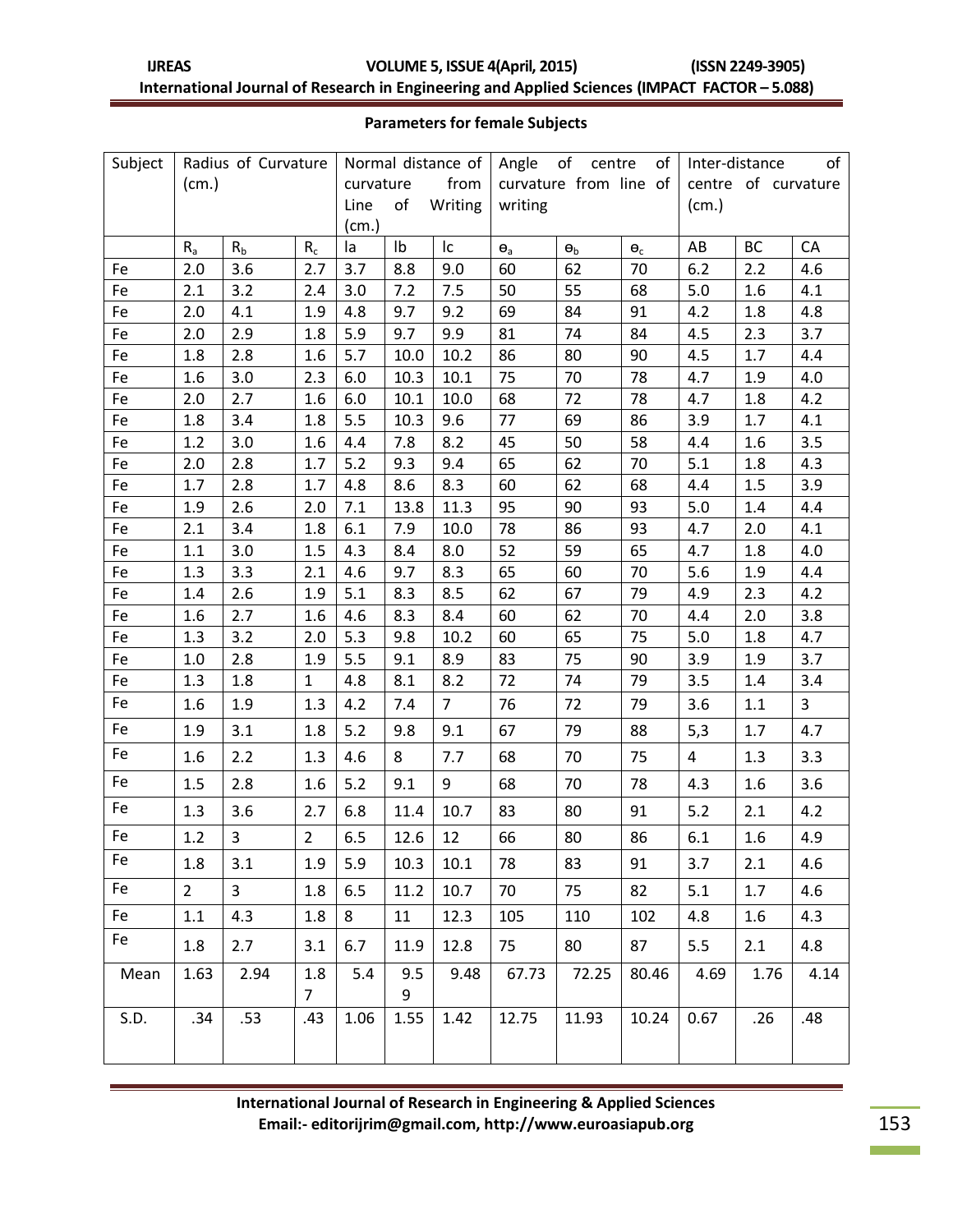| <b>Parameters</b>      | <b>Characteristics</b> | <b>S.D.</b> |        | P-Value | S.E.  |  |
|------------------------|------------------------|-------------|--------|---------|-------|--|
| <b>Details</b>         |                        | <b>Male</b> | female |         |       |  |
| <b>Radius of</b>       | $R_{a}$                | .39         | .34    | .0180   | .094  |  |
| <b>Curvature</b>       | R <sub>b</sub>         | .38         | .53    | .2794   | .199  |  |
|                        | $R_c$                  | .19         | .43    | .0308   | .086  |  |
| <b>Normal distnace</b> | $I_{a}$                | .91         | 1.06   | .0182   | .255  |  |
| of curvature from      | $I_{b}$                | 1.42        | 1.55   | .0054   | .384  |  |
| line of writing        | $I_c$                  | 1.05        | 1.42   | .0160   | .322  |  |
| Angle of centre of     | $\Theta_{a}$           | 5.82        | 12.75  | .0254   | 2.599 |  |
| curvature from         | $\Theta_b$             | 6.37        | 11.93  | .048    | 2.469 |  |
| line of writing        | $\Theta_c$             | 6.85        | 10.24  | .0382   | 2.249 |  |
| Inter distance of      | AB                     | .48         | .67    | .0101   | .50   |  |
| centre of              | <b>BC</b>              | .27         | .26    | .0159   | .068  |  |
| <b>Curvature</b>       | <b>CA</b>              | .77         | .48    | .0119   | .166  |  |

The identification of individual (Kaur Ms. Ritu & et. Al., 2012) with absolute certainty has become a necessity. Palm prints, undoubtedly are most reliable and accepted evidence in court of law. The present work was carried out to determine the sex (Badawi Ahmed &et. al., 2007) of an individual from latent palm prints on documents. It's very rare that the latent palm prints are not occurring on documents and very hard to believe that when we are writing, our hand/part of or palm do not rest on paper. No occurrence of latent prints on papers can be because of wearing gloves in hands. Once the signatures or any material have written on a document, then along with the writing the individual also left their identity in form of latent palm print. The results of this study conclusively differentiate the gender. By studying the developed palm prints shown in (figure 5-8) and their inherent relation with the signatures are leading to determination of the sex of suspect (Alston J & et al. 1987).

After application of T-test, during the observation of parameters of minutiae details, it is noted that the variation in the parameters of both (Male & Female) are clear. If the suspect is male, then the angle of centre of curvature from line of writing ( $\theta_a$ ,  $\theta_b$ ,  $\theta_c$ ), are higher than female parameters which lies up to  $(\pm 6^0)$ . After the application of t- test the obtained Standard deviation for angle of centre of curvature from line of writing  $(e_{a})$  is (male 5.82, female 12.75) gives P- Value (0.0254), which is statistically significant (P<0.05). The standard error is (2.599). For  $\theta_b$  the S.D. (male 6.37, female 11.93) gives P-Value (0.048), which is considered statistically significant (P<0.05). The standard error is (2.469), And for  $e_c$  the S.D. (Male 6.85, Female 10.24) and the P- Value is (0.0382) which indicates the significance (P<0.05).The standard error is (2.249). In observation of male, the radius of curvature  $r_a$ ,  $r_b$ , &  $r_c$  are too higher than the comparison of female. The observations of radius of Curvature Ra, standard deviation (Male 0.39,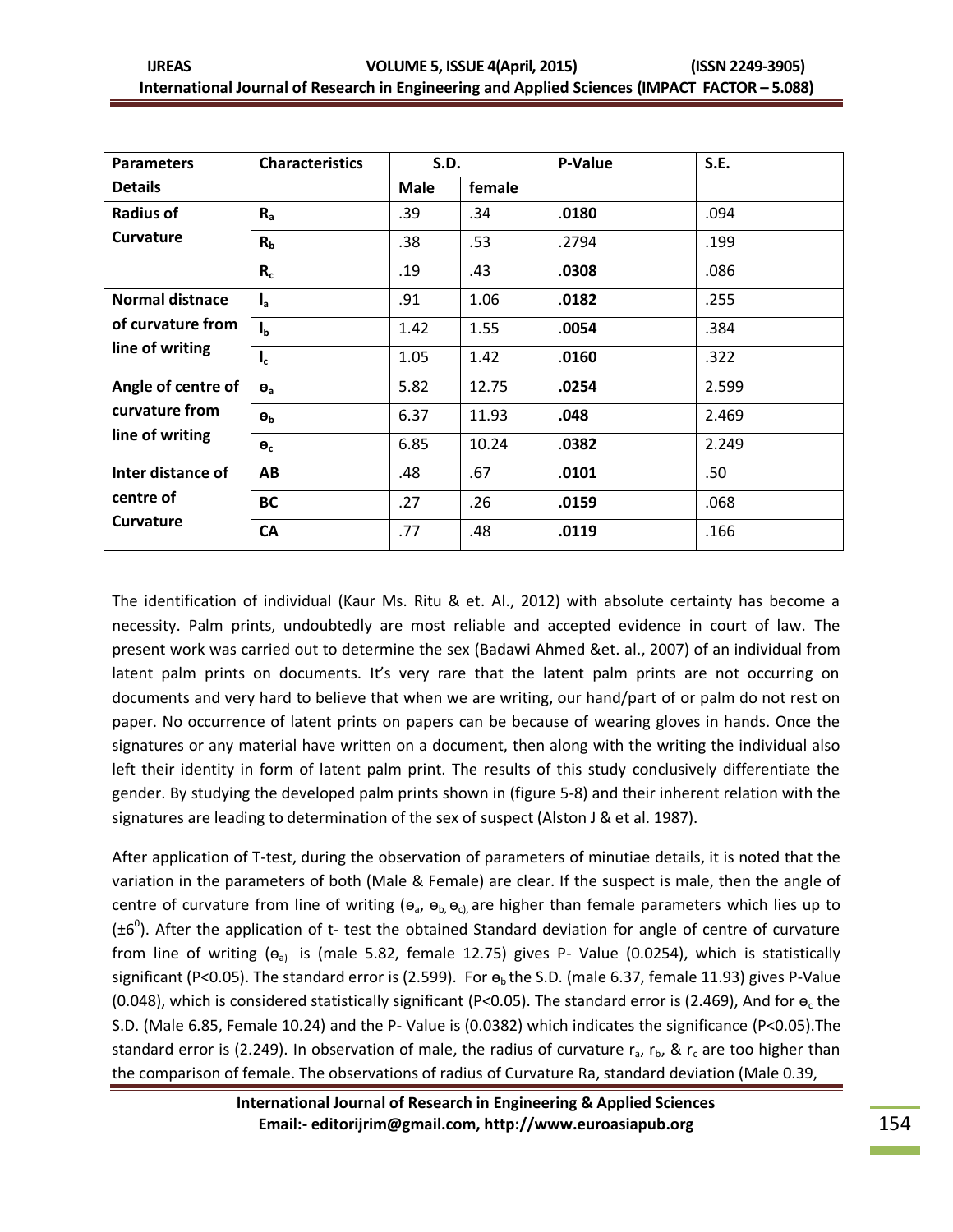female 0.34) and the P- Value (0.0180), which is statistically significant that (P<0.05). The standard error is (0.094). For observation standard deviation of Rb (male 0.38, female0.53) and the P-Value (0.2794), which is not statistically significant (P>0.05) and standard error is (0.199) In observation of Rc (Male0.19, female 0.43) & the P-Value (0.0308), which is statistically significant (P<0.05). The standard error is (0.086)

Now, in the normal distance of centre of curvature  $(I_a, I_b, I_c)$ , the observations of male suspects also differ from the female. For Normal distance of curvature from line of writing (la), the standard deviation (Male 0.91, female 1.06) and the P-Value is (0.0182), which is statistically significant (P<0.05) and standard error is (0.255). Now for lb the S.D. (Male 1.42, Female 1.55) and the P-Value are (0.0045), which is considered statistically significant (P<0.05) and standard error is (0.384). For the lc, the S.D. (Male 1.05, female 1.42) and the P- Value is (0.0160), which is significant (P<0.05). The standard error is (0.322)

In parameters of inter distance between centre of curvatures AB, BC & CA that it also gives the significant difference between the genders. Now for the inter distance of centre of curvatures (AB), the standard deviation (Male 0.48, female 0.67) and the P-Value (0.0101), which is considered statistically significant (P<0.05) and S.E. is (0.50). At centre of curvatures the inter distance (BC), the standard deviation (male 0.27, female 0.26) and the p-Value is (0.0159), which indicates the statistically significant (P<0.05) and S.E. is (0.068). And for the CA the standard deviation (Male 0.77, female 0.48) and the P- Value is (0.0119), which is considered strongly significant (P<0.05). The Standard error is (0.166).

These variations in the minutiae details between male and female are the significant of sexing (Gutierrez-redomero Esperanza & et al. 2011), which in term allows the conclusive determination of sex of an individual. The graph between the details of male and female sex determination significantly shows variations-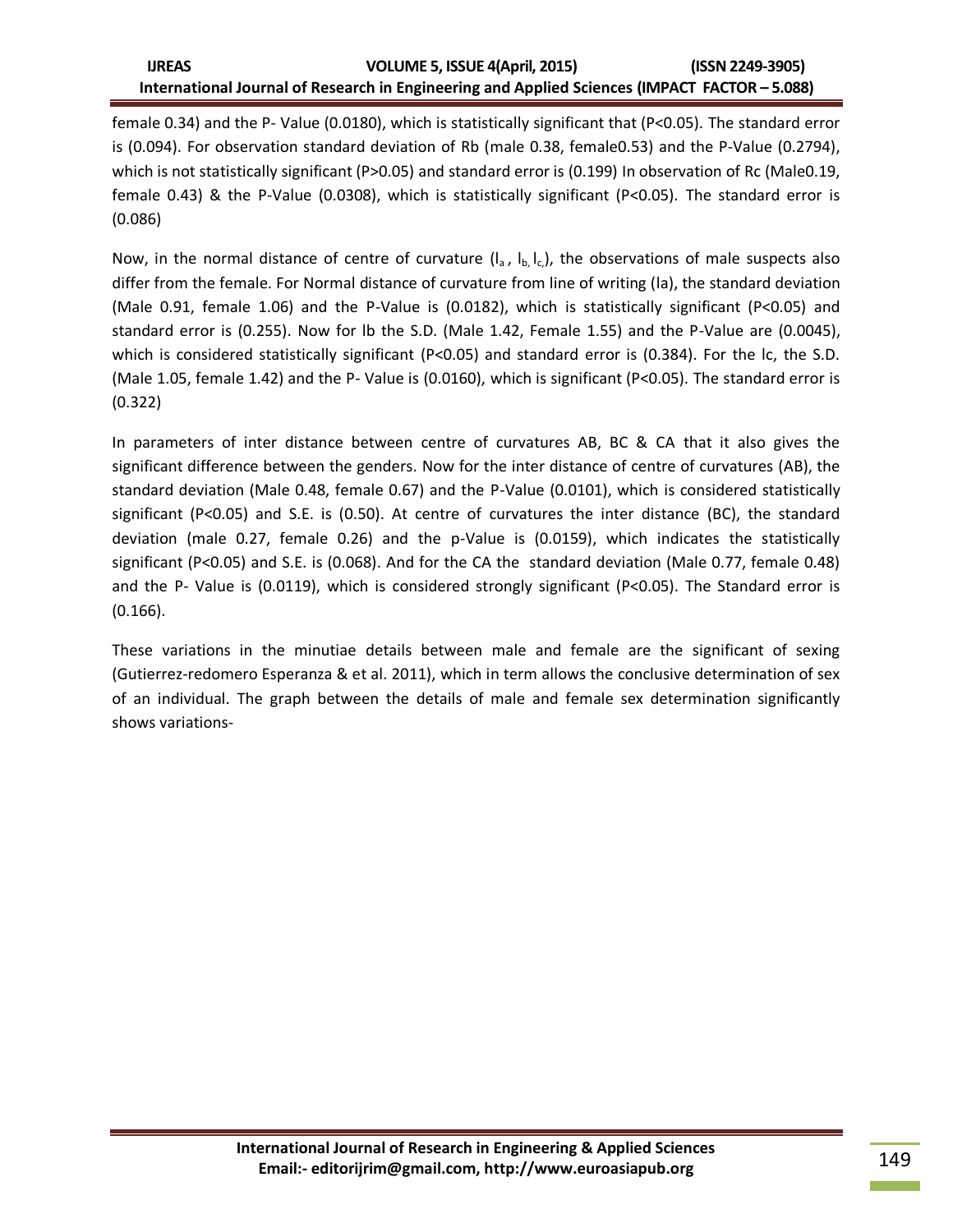

**Graph 1**.is showing the difference between male and female on basis of angle



**Graph 2**. Is showing the difference between male and female in radius of curvature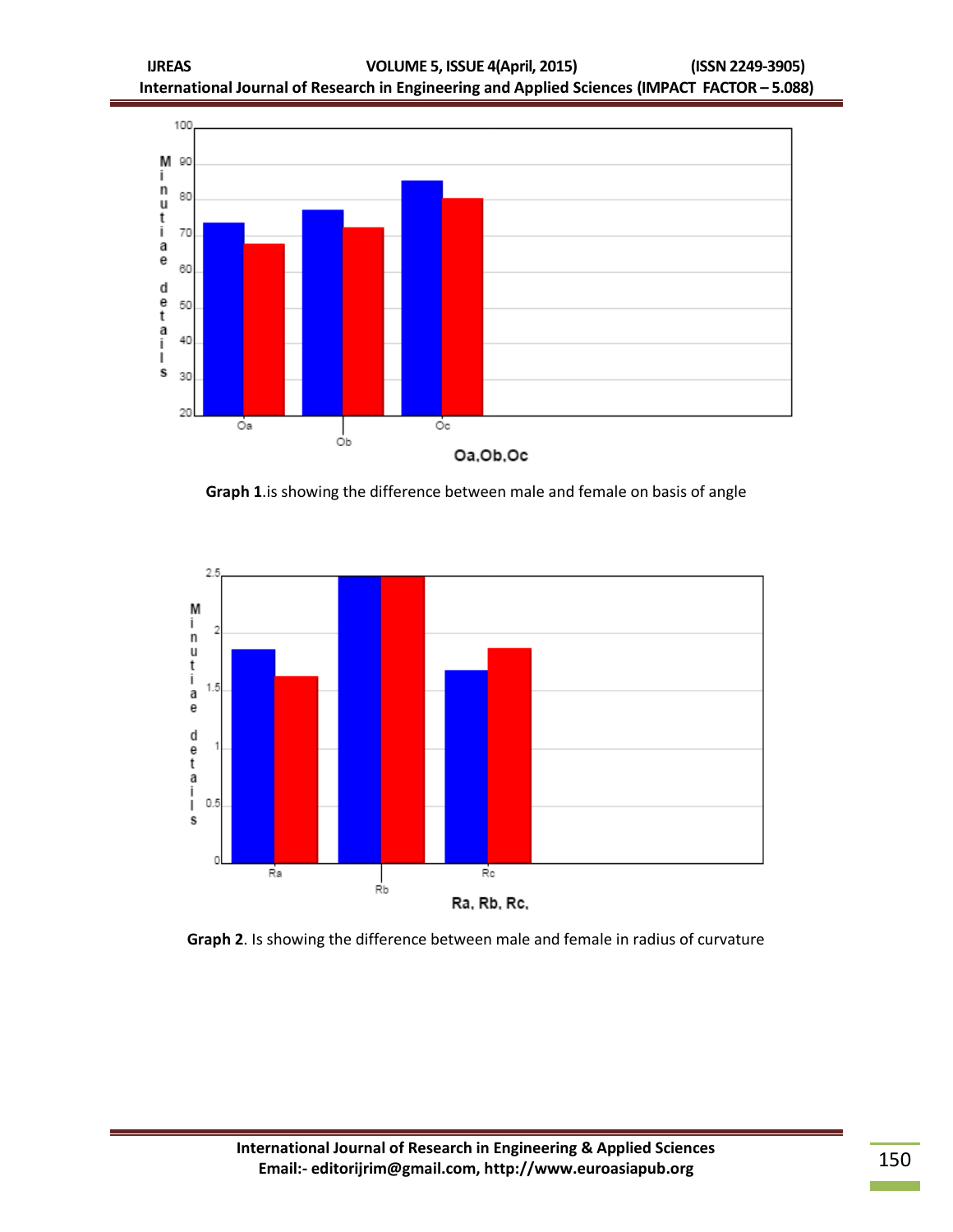

**Graph 3**. Is showing the normal distance of curvature's difference between male & female



**Graph 4**. Is showing the difference in Inter-distances of centre of curvatures.

In the given graph (1,2,3,4) the difference between genders can be easily seen. The error in the measured distance is within the limits of (±0.2cm), and in the angles it is up to the limits of (±2<sup>0</sup>) which can be attributed to the instrumental error/constant error and are due to natural variation.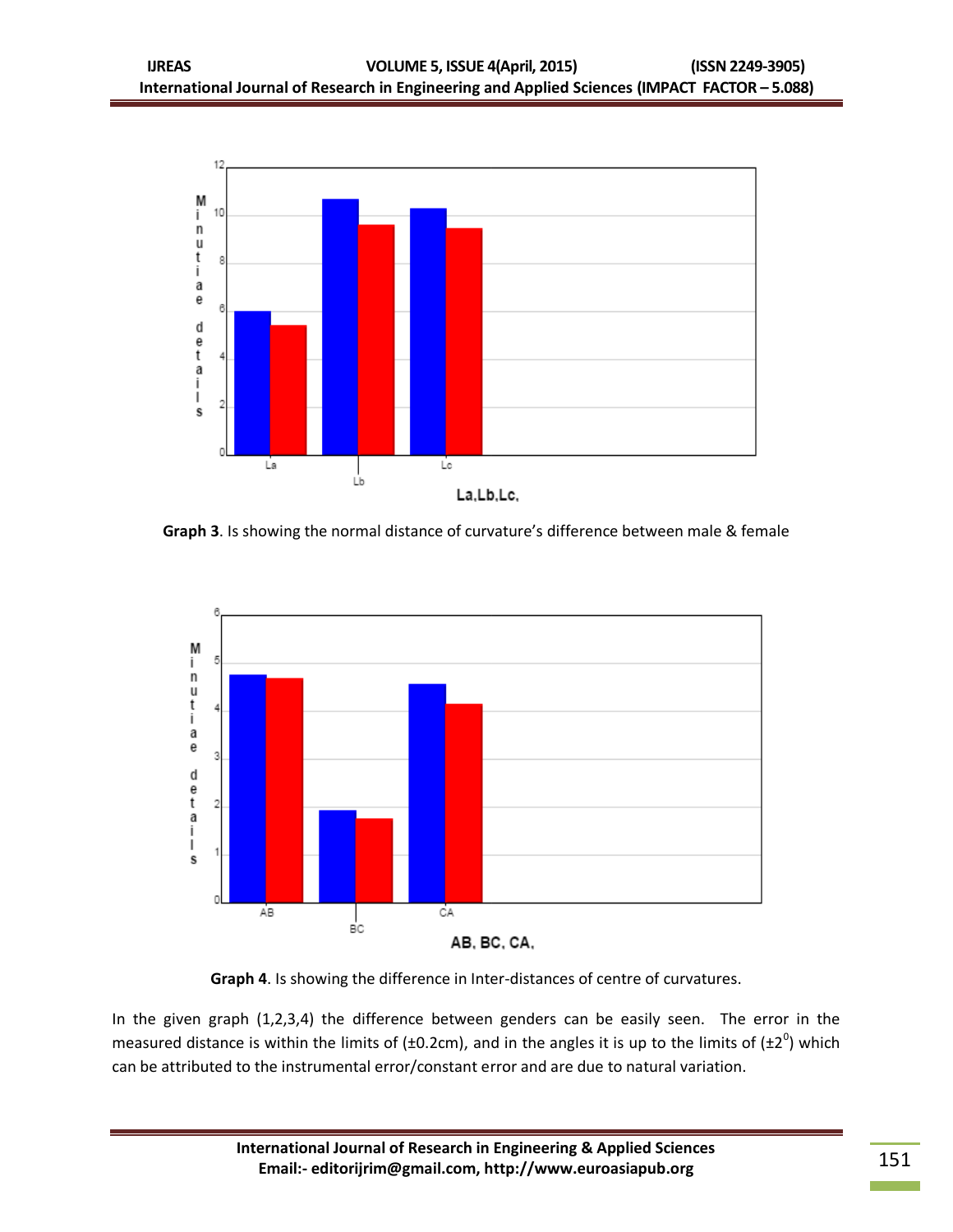Determination of sex also provides an important clue about the suspect during investigation, which decrease the decision time and its identical role. From the results of the study it is seen, that it can be utilized in order to minimize suspects list by getting similar values for suspects sex.

# **Acknowledgments**

The authors are extremely grateful to Dr. Sanjeev Bansal, Director, Amity Business School, Amity University & to Dr. S. K. Shukla, Director of Amity Institute of Forensic Sciences, Amity University, Noida, Uttar Pradesh, India. They have been instrumental in providing their necessary guidance and support right from the beginning till this completion.

#### **References**

- 1. A. Jain, R. Bolle, S. Pankanti (1999); Biometrics: Personal Identification in Networked Society. Kluwer Academic Publishers.
- 2. Alston, J., Taylor, J.(1987); Handwriting theory, Research and pratice, Beckenhan, Kent, pp, 80- 93.
- 3. B. R. Sharma (1984); Bank fraud prevention and detection, Surmeroo pub., Chandigarh, pp. 50- 84.
- 4. Badawi Ahmed , Mahfouz Mohamed, Tadross Rimon, Jantz Richard (2007-2013.);fingerprint based gender classification, The Pennsylvania State University,
- 5. Barros, M. Rodrigo, Faria E. F. Bruna, Kuckelhaus A. S. Selma ; Morphometry of latent palmprints as function of time, forensic science international accepted in 2013.
- 6. Cummins H., Midlo C. (1943) ; Finger Prints, Palms and Soles. An introduction to Dermatoglyphics. The Blankson Company, Philadephia. p. 9.
- 7. D. Ashbaugh (1999); Quantitative-qualitative friction ridge analysis: An introduction to basic and advanced ridgeology. CRC Press,
- 8. Eboh Dennis E.O. (2013);Fingerprint patterns in relation to gender and blood group among students of delta state University, Abraka, Nigeria, Journal of experimental and clinical Anatomy , Vol. 12 (2), pp. 82-86.
- 9. Gutierrez-Redomero Esperanza, Alonso-Rodriguez Concepcion, Hernandez-hurtado Luis E., Rodriguez-Villalba Jose L. (2011) ; Distribution of minutiae in the fingerprints of a sample of the Spanish population. Forensic Science international 208, pp. 79-90.
- 10. J. F. Keegan (1977), How can you tell if two line drawings are the same, Comput. Graph. Image Process. Vol. 6 . Pp. 90–92.
- 11. Kaur Ms. Ritu, Mazumdar Ghosh Mrs. Susmita, Bhonsle Mr. Devanand (2012); A study on various methods of gender identification based on fingerprints, International journal of emerging technology and advanced Engineering, Vol. 2(4).
- 12. K.G. Asano, K.C. Bayne, M.K. Horsman, V.M. Buchanan (2002) ;Chemical composition of fingerprints for gender determination, Journal of Forensic Sciences, Vol. 47(4), pp. 805-807.
- 13. Kaushal, N., (2009) ; Fingerprints historical background and future trends. The Internet journal of Forensic Science, Vol. 4(2).